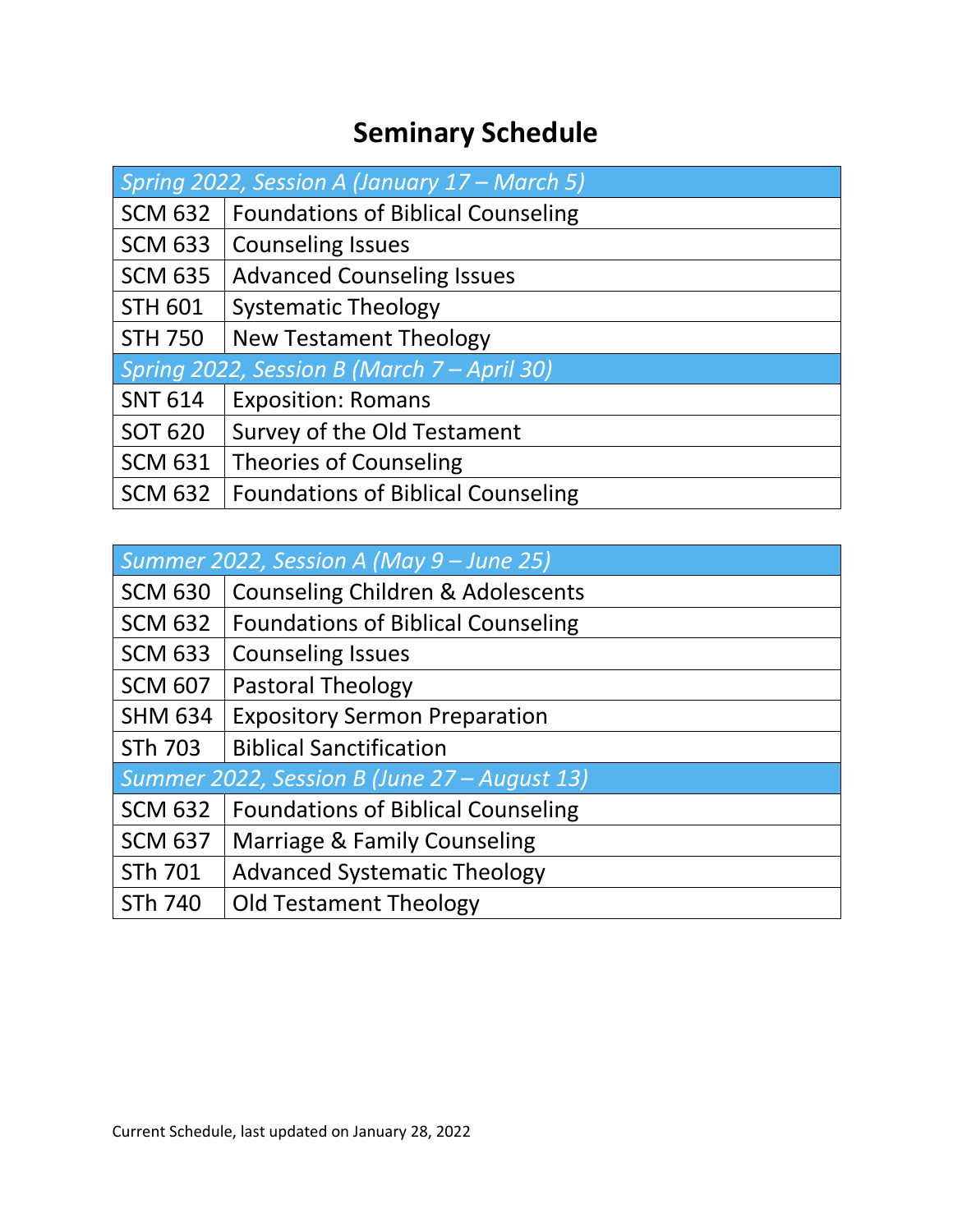| Fall 2022, Session A (August 29 - October 15)   |                                             |
|-------------------------------------------------|---------------------------------------------|
| <b>SCH 602</b>                                  | <b>Church History</b>                       |
| <b>SCM 632</b>                                  | <b>Foundations of Biblical Counseling</b>   |
| <b>SCM 652</b>                                  | Ministry of Preaching: History & Philosophy |
| <b>SNT 681</b>                                  | <b>New Testament Introduction</b>           |
| STh 635                                         | <b>Biblical Hermeneutics</b>                |
| Fall 2022, Session B (October 17 – December 10) |                                             |
| <b>SCM 632</b>                                  | <b>Foundations of Biblical Counseling</b>   |
| <b>SCM 633</b>                                  | <b>Counseling Issues</b>                    |
| <b>SCM 637</b>                                  | Marriage & Family Counseling                |
| <b>SNT 620</b>                                  | <b>Survey of the New Testament</b>          |
| <b>SOT 616</b>                                  | <b>Exposition of the Wisdom Books</b>       |
| STh 602                                         | <b>Systematic Theology</b>                  |

| Spring 2023, Session A (January 16 - March 4) |                                                |
|-----------------------------------------------|------------------------------------------------|
| <b>SCM 601</b>                                | Church Leadership & Administration             |
| <b>SCM 632</b>                                | <b>Foundations of Biblical Counseling</b>      |
| <b>SCM 635</b>                                | <b>Advanced Counseling Issues</b>              |
| <b>SCM 675</b>                                | Theology of Missions and Evangelism            |
| <b>SNT 621</b>                                | Foundations for Greek Exegesis (full semester) |
| <b>SOT 681</b>                                | <b>Old Testament Introduction</b>              |
| STh 601                                       | <b>Systematic Theology</b>                     |
| Spring 2023, Session B (March 6 - April 29)   |                                                |
| <b>SCH 601</b>                                | <b>Church History</b>                          |
| <b>SCM 631</b>                                | <b>Theories of Counseling</b>                  |
| <b>SCM 632</b>                                | <b>Foundations of Biblical Counseling</b>      |
| <b>SCM 633</b>                                | <b>Counseling Issues</b>                       |
| <b>SNT 619</b>                                | <b>Exposition: Revelation</b>                  |
| <b>SOT 620</b>                                | Survey of the Old Testament                    |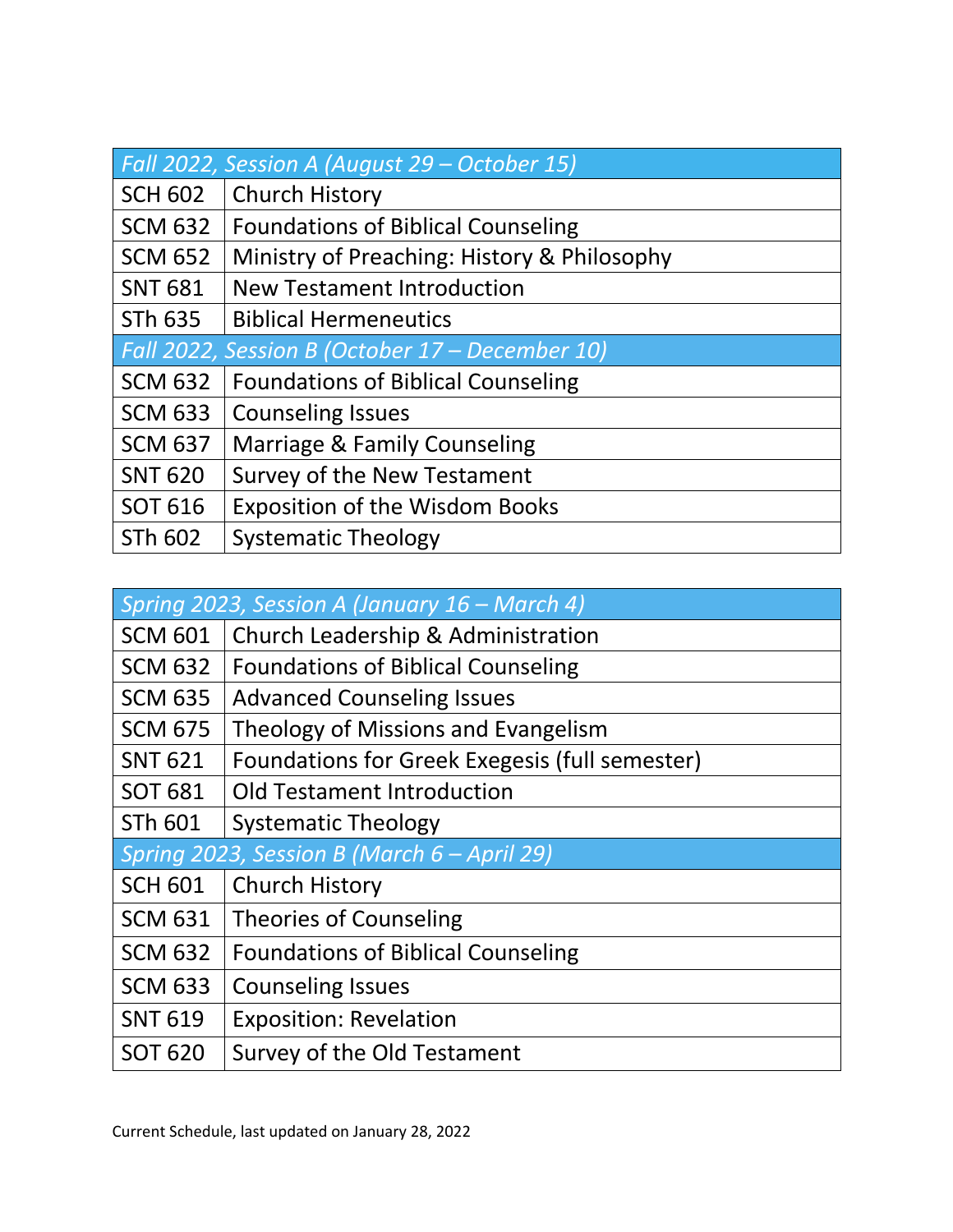| Summer 2023, Session A (May $8 -$ June 24)   |                                              |
|----------------------------------------------|----------------------------------------------|
| <b>SCM 630</b>                               | <b>Counseling Children &amp; Adolescents</b> |
| <b>SCM 632</b>                               | <b>Foundations of Biblical Counseling</b>    |
| <b>SNT 622</b>                               | Methods of Greek Exegesis (full semester)    |
| STh 613                                      | <b>Christian Apologetics</b>                 |
| <b>STh 703</b>                               | <b>Biblical Sanctification</b>               |
|                                              |                                              |
| Summer 2023, Session B (June 26 - August 12) |                                              |
| <b>SCM 632</b>                               | <b>Foundations of Biblical Counseling</b>    |
| <b>SCM 633</b>                               | <b>Counseling Issues</b>                     |
| <b>SCM 637</b>                               | Marriage & Family Counseling                 |
| <b>SHM 635</b>                               | Principles & Methods of Teaching Bible       |
| <b>STH 776</b>                               | Theology & Practice of Prayer                |

|                | Fall 2023, Session A (August 28 – October 14)       |
|----------------|-----------------------------------------------------|
| <b>SCM 632</b> | <b>Foundations of Biblical Counseling</b>           |
| <b>SCM 638</b> | <b>Addiction Issues in Counseling</b>               |
| <b>SCM 651</b> | Spiritual Growth Seminar (full semester)            |
| <b>SCM 780</b> | Introduction to Chaplaincy                          |
| <b>SNT 703</b> | <b>Exegesis of Paul's Epistles</b>                  |
| <b>STh 635</b> | <b>Biblical Hermeneutics</b>                        |
| STh 763        | History & Theology of Religions                     |
|                | Fall 2023, Session B (October 16 – December 9)      |
| <b>SCM 632</b> | <b>Foundations of Biblical Counseling</b>           |
| <b>SCM 633</b> | <b>Counseling Issues</b>                            |
| <b>SCM 637</b> | Marriage & Family Counseling                        |
| <b>SNT 620</b> | Survey of the Old Testament                         |
| <b>SOT 616</b> | <b>Exposition of the Old Testament Wisdom Books</b> |
| STh 602        | <b>Systematic Theology</b>                          |